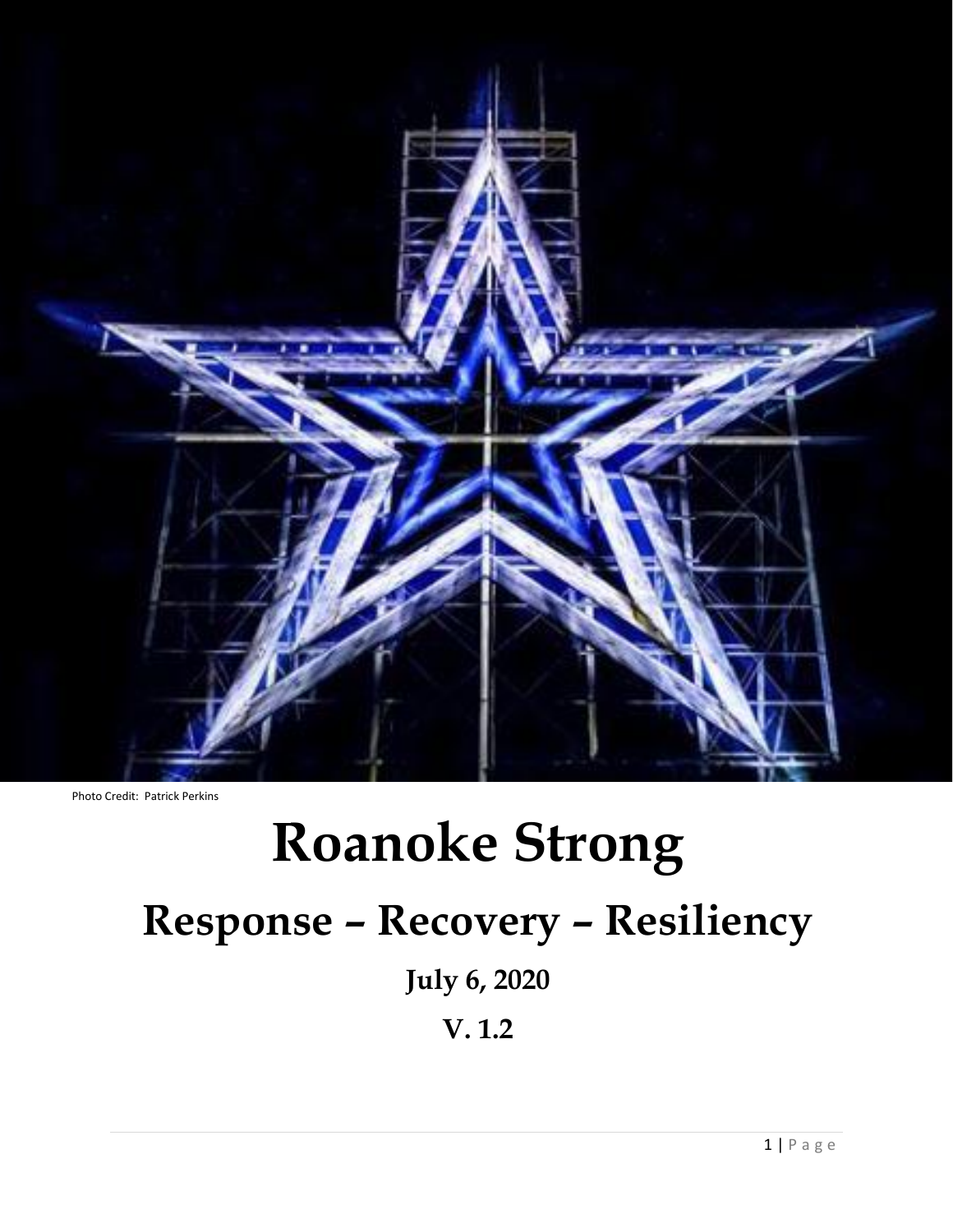#### **Three Stages**

On March 11, 2020 the World Health Organization declared COVID-19 a global pandemic. On March 12, 2002 Governor Northam declared a State of Emergency for the Commonwealth of Virginia. On March 17, 2020 a local State of Emergency was declared by the City of Roanoke and so began the first stage related to the pandemic. Roanoke is approaching this unprecedented public health and economic crisis within the context of three stages – Response, Recovery, and Resiliency. While each are unique in their challenges and necessary actions, overlap is expected as the community transitions from one stage to the next. Each stage is further explained in the following:

#### *Response*

With the enactment of the local State of Emergency on March 17, the City of Roanoke officially initiated its response to COVID-19. As of the preparation of this document, the City remains in the Response Stage while preparing and planning for the Recovery Stage. The Response Stage has included a number of significant actions designed primarily to address the public health needs of the community and the City workforce and secondarily to mitigate economic impacts associated with the virus. Notable actions in addition to the State of Emergency declaration have included activation of emergency operations, closure of municipal facilities and cancellation of most civic events and public meetings, implementation of community-wide extreme physical distancing, alterations in public service delivery, COVID-19 testing and contract tracing, emergency financial support to small businesses and vulnerable populations, municipal expenditure controls, and various policy adoptions.

#### *Recovery*

Though we remain in the Response Stage, it is certain that the community will progress into the Recovery Stage at some point in the not too distant future. It is therefore appropriate and necessary to initiate planning for recovery even while continuing to respond to the immediate health and safety needs of our community. The Recovery Stage will be informed by data and guidance from local, state and federal sources. The primary focus of the Recovery Stage will be the "re-opening" of the local economy and municipal operations in a safe manner. The secondary focus will be on supporting recovery of local businesses and impacted individuals. The Recovery Stage itself will likely occur in phases, each building upon the other.

#### *Resiliency*

As has been the case historically, Roanoke will face similar challenges in the future that place the community's health and well-being at great risk. Most immediately is the risk of resurgence of the COVID-19 virus over the upcoming months or even years. Once recovery is well underway, steps should be taken to fortify our community and local economy against similar future shocks, to the extent practical. As the current pandemic has demonstrated, such crises rarely limit their impacts to a single jurisdiction or geography. Actions in this stage therefore must be fully integrated in similar efforts at the regional, state and national levels.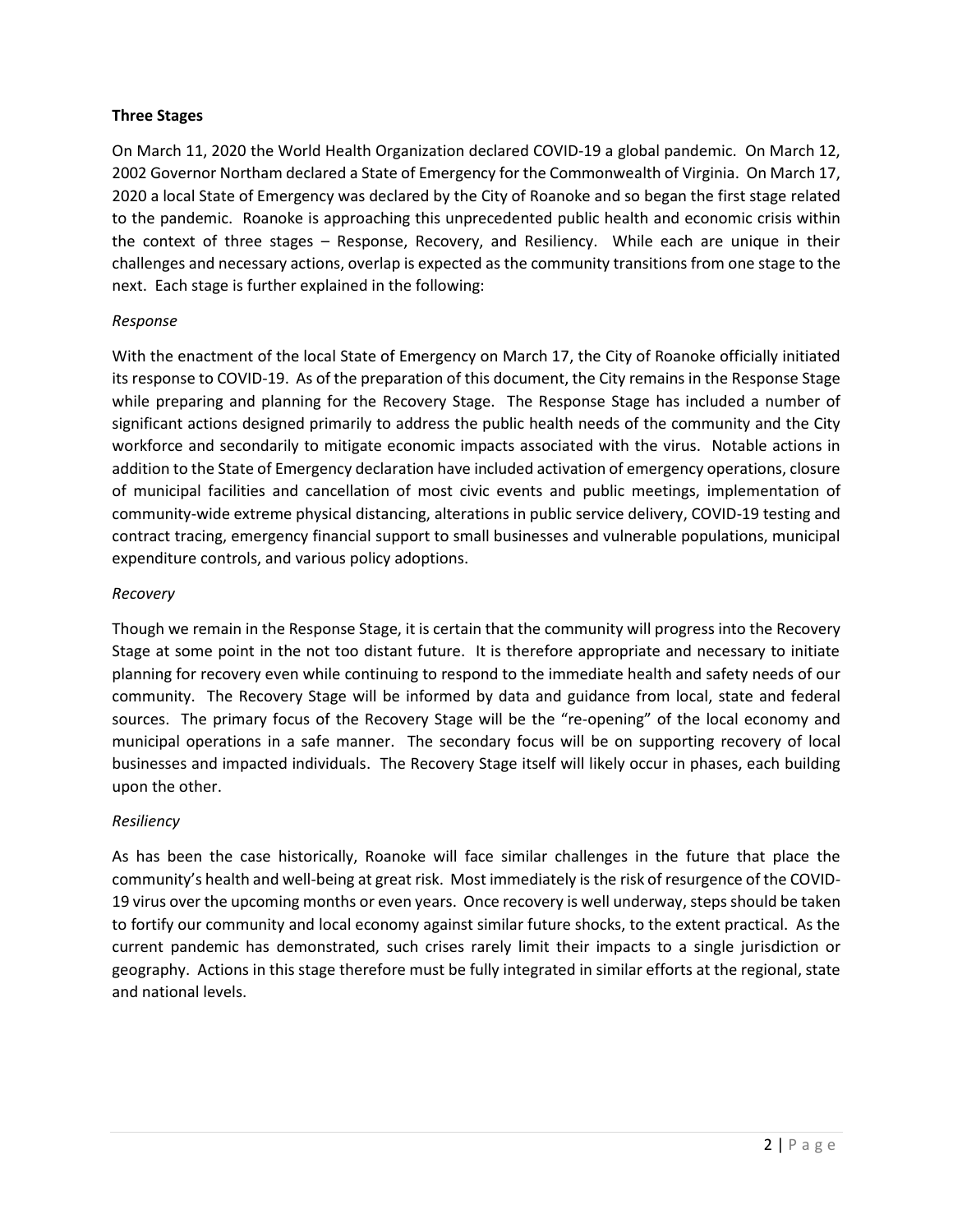#### **Response**

With the arrival of COVID-19 in our community and declaration of National, State and Local States of Emergency, Roanoke began its response to the Coronavirus. As of the preparation of this update nearly 3 million U.S. citizens have contracted the virus and more than 132,000 have succumbed to its affects. Locally, the health impact has been more modest than in many other locales, yet hundreds are known to have contracted the virus and some have perished as a result. Economically, with the temporary closure of all non-essential businesses and the near-complete halt to most economic activities – all a necessary aspect of the extreme physical distancing; the impacts in our area have been as severe as any place in the Commonwealth.

The response in Roanoke has been oriented around the following practices:

*Community-based extreme physical distancing* – Guided by the Center for Disease Control and Prevention and a set of Executive Orders from the Governor, non-essential economic and social activities were halted, residents were encouraged to maintain at least six feet of distance from one another and gatherings in excess of 10 were generally prohibited. These steps were taken to help "flatten the curve", i.e., lower the number of people exposed to the virus and therefore lower the potential demand for hospital beds and Intensive Care treatment, matching the available capacity.

*COVID-19 related testing and contact tracing* – Led by the Roanoke-Alleghany Health District, tests have been performed on symptomatic patients seeking care at area hospitals and those engaged in health care work, first responders or long-term care providers. In most instances Health District personnel sought out individuals that may have had contact with someone that tested positive for COVID-19 to alert them and enable self-isolation. Over the course of the Response Stage, the amount of testing has increased and the speed of delivery of results has accelerated.

*Enhanced hospital capacity/PPE supply* – A primary concern associated with the virus was the anticipated high number of patients needing access to hospitals and Intensive Care services that exceeded the availability of such facilities. This concern is the reason extreme physical distancing practices were employed. An additional concern throughout the Response Stage has been the availability of personal protective equipment (PPE) for health care workers and First Responders. The Governor's Executive Orders included prohibitions against elective medical procedures to ensure availability of hospital beds and increase the supply of PPE. Though the area initially struggled with the adequacy of PPE supplies, the capacity of hospital beds has not been exceeded throughout the entirety of the Response Stage.

*Altered municipal services* – Concurrent with the declaration of the local State of Emergency, municipal offices were closed to the general public. Additionally, most public meetings and events were cancelled and municipal employees began working remotely, alternate schedules, and varied work assignments. These steps were taken to ensure essential public services would continue to be provided while contributing to the objectives of physical distancing and employee safety.

In addition to the public health crisis, our community is experiencing an unprecedented economic crisis, where a majority of local economic activity has ceased. This crisis has placed the viability of businesses and the livelihood of residents at great risk. The response in Roanoke to this aspect of the crises has been oriented around the following practices: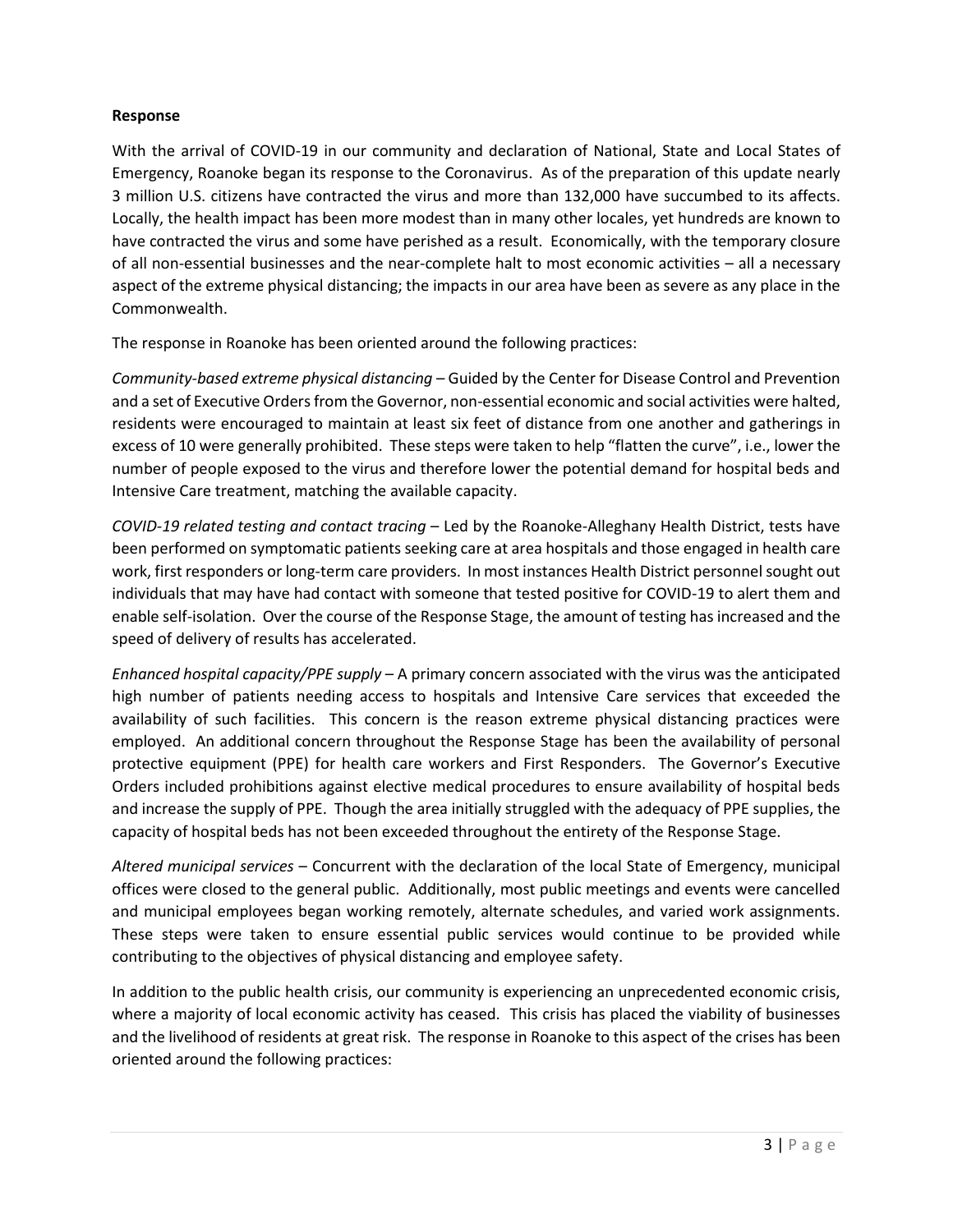*Support of Federal Aid* – Within weeks of the beginning of the COVID-related economic crisis Congress initiated unprecedented action to support individuals and businesses. These actions included loans and grants to support payroll and other business expenses, increased and enhanced unemployment benefits, increased and enhanced social service benefits, etc. The City has provided support (technical, financial, workforce, and communication) to each of these efforts.

*Direct support to individuals, families and businesses* – The rapid loss of business activity and income has placed at great risk, our most vulnerable residents for even the basics of safe housing, access to health care and food. A coordinated response to these challenges has been underway for weeks, led by the local United Way. Actions have included food delivery, securing of PPE, emergency assistance with utility bills, etc.

*Continued municipal services* – Even in the midst of the public health crisis and the economic crisis, it is necessary for the City to ensure uninterrupted delivery of essential pubic services. Public safety services such as E-911, Fire-EMS, and Police are often top-of-mind when thinking of essential services, however solid waste collection and disposal, social services, and financial management are no less essential in such critical times. These services have continued, altered but uninterrupted, even as municipal tax revenues declined by as much as \$10 million in just three months and as employees faced their own health concerns.

Based upon guidance provided by the CDC and the Governor's Office, Roanoke is likely to remain in the Response Stage until new cases and hospitalizations begin a sustainable decline. Even as the State reaches this benchmark and the community moves into the Recovery Stage, it will be necessary that many of the actions taken in the Response Stage remain in effect for the near-term.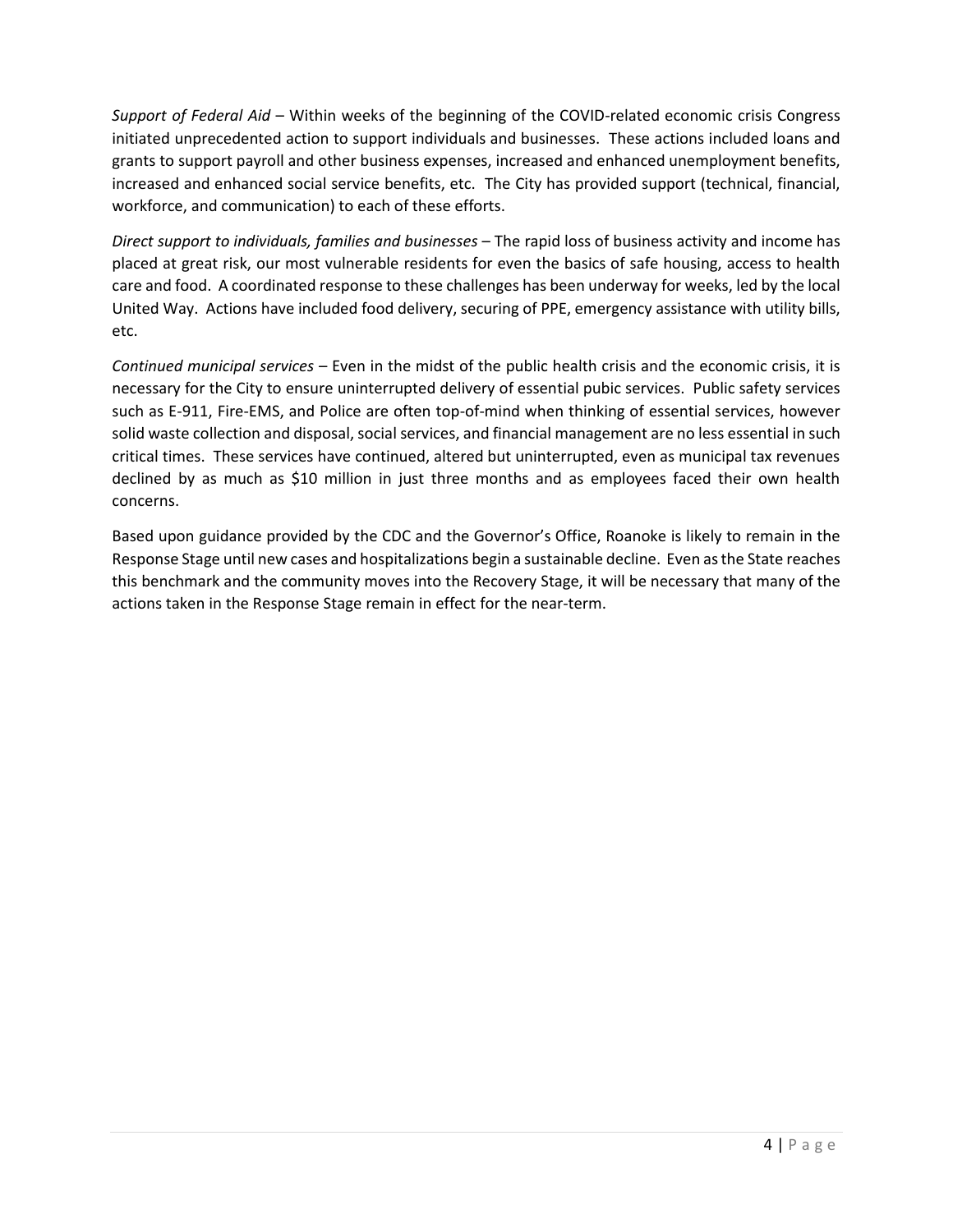#### **Recovery**

Even as the community continues to respond to COVID-19, it is appropriate and necessary to begin addressing recovery. The primary focus of the Recovery Stage is the "re-opening" of the local economy and municipal operations in a safe manner. The secondary focus will be supporting recovery of local businesses and impacted individuals. The Recovery Stage itself is occurring in phases, each building upon the other. The Governor has issued his "Forward Virginia" blueprint to help guide the Commonwealth on when to safely begin easing public health restrictions and begin moving from response to recovery. Actions, such as those recommended by the Governor are further guided by additional information provided from the White House, the CDC, Johns Hopkins School of Public Health (*Public Health Principles for a Phase Reopening During COVID-19: Guidance for Governors*), American Enterprise Institute (National Coronavirus Response: A Road Map to Reopening), The National Governor's Association (*Roadmap to Recovery: A Public Health Guide for Governors*) and adjacent jurisdictions (Maryland Strong: Roadmap to Recovery and Washington, D.C. *ReopenDC*). Roanoke intends on relying upon these and other similar resources to plan for re-opening of the community and municipal facilities in a manageable and safe manner.

The Governor has moved Virginia through the phases of Recovery based in part upon the following:

- 14-day downward trend in confirmed cases as a percentage of overall tests and in reduced COVID-19 hospitalizations
- Testing of at least 10,000 individuals (in Virginia) per day with the capacity to perform the associated necessary contact tracing
- On-going stable PPE supply chain across all sectors of healthcare
- Continued capacity of healthcare system (personnel, beds, ICU, etc.)

As a result the following has occurred:

- Lifting of many restrictions (latest noted in Phase 3 Reopening Guidelines)
- Continued physical distancing
- Continued recommendations for teleworking
- Face coverings required indoors in certain circumstances

The Governor has used task force to develop general guidelines and specific recommendations to assist in implementation of the phases of Recovery.

In Roanoke our Recovery plans have both inward facing and outward facing components. Inward facing components include such considerations as necessary operational and physical adjustments to municipal facilities, budget concerns, etc. Outward facing components include such considerations as individual, non-profit and business support during recovery.

#### Step 1 Recovery

#### Inward Facing

*Preparing Municipal Facilities for Reopening* - A staff working group was assembled to assess what operational and physical changes to municipal facilities may be necessary to reopen to the general public. This working group relied upon the best-available information from public health officials and guidance provided by the CDC and the Governor's Office and is worked under the Supervision of the City Manager's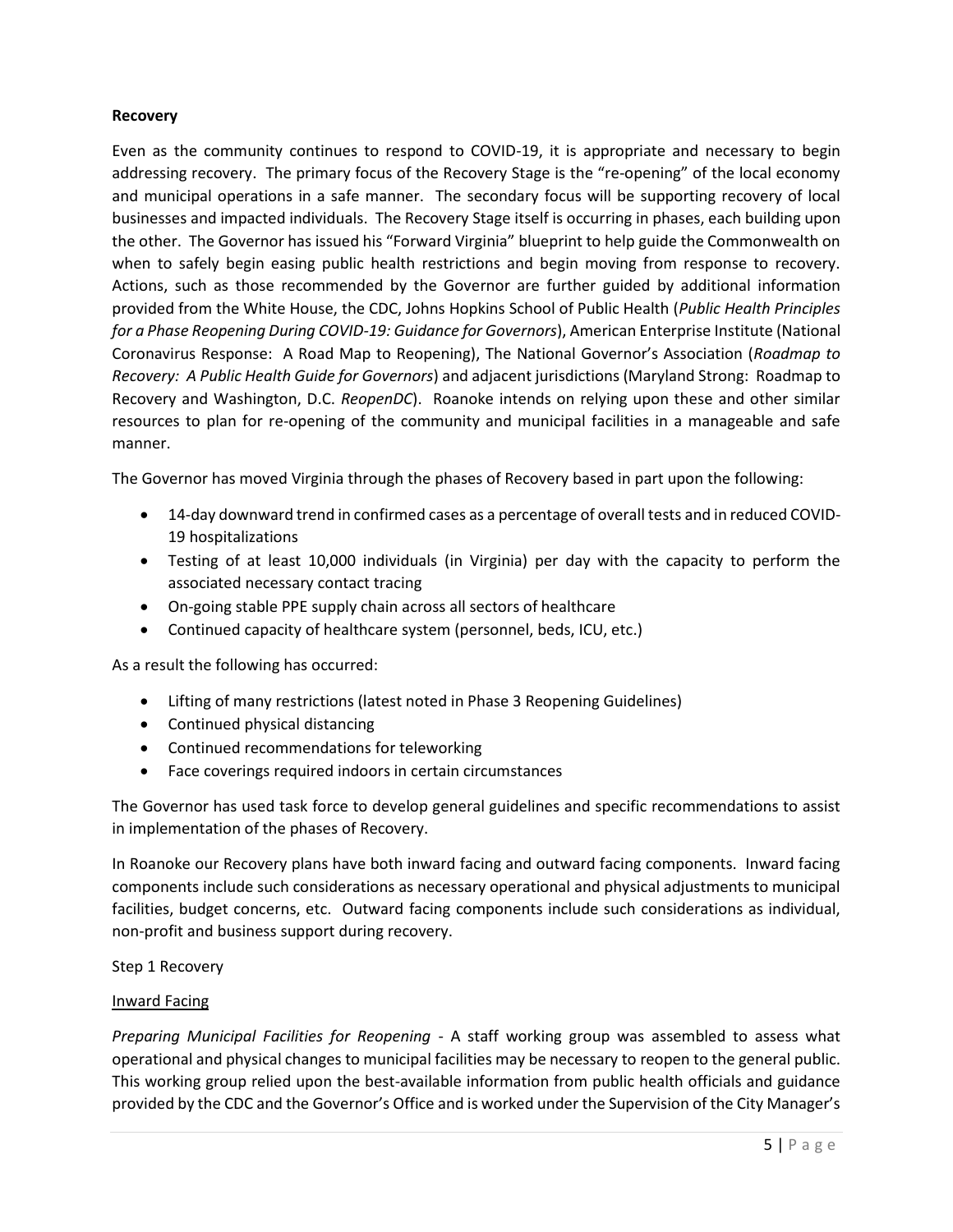Office and closely with Division Directors, Appointed Officials and Elected Officials. Additionally, the working group accounted for any changes necessary due to expense reductions associated with the FY20 and FY21 budgets.

A reopening plan has been developed with a schedule and action steps identified and included as an Appendix to this document.

*Securing the Funds Necessary to Deliver Services* – The Budget Committee led by the Director of Finance and under the Supervision of the City Manager's Office has assembled and worked to balance the current budget, in the face of revenue reductions approaching \$10 million when compared to the adopted budget. This has been largely accomplished through freezing all non-contractual expenditures, implementing a limited hiring freeze, pursuit of targeted savings, and limited furloughs of personnel. Assuming there are no further revenue reductions from the State, FY20 will end balanced with no further reductions necessary.

*FY21 Budget Presented* – The City Manager presented the recommended budget to City Council and the Public Hearing has been conducted. Adoption of the budget occurred June 15. The proposed budget has been placed on the City's website.

*Operational and physical changes at Municipal Facilities* – A staff working group led by the Fire-EMS Deputy Chief, assembled and assessed current municipal facilities and operations to determine alterations necessary to limit the size of gatherings and ensure physical distancing may be maintained by employees as well as customers. This work wasinformed by any operational adjustments that are required as a result of budget decisions associated with the FY21 budget. This reopening plan has been approved and its recommended actions has been implemented. The plan is incorporated as an Appendix to this document.

*Recovery resources identification and implementation* – A staff working group led by the City Manager's Office has begun researching the availability of resources (financial and technical) from governmental and philanthropic sources that may aid our ability to deliver municipal services. This group will continually report their findings to various municipal departments for implementation, where appropriate.

#### Outward Facing

*Small-Business and vulnerable population support* – A staff working group led by the City Manager's Office has begun researching the availability of resources (financial and technical) from governmental and philanthropic sources that may aid in the stability and recovery of local small businesses and those that may struggle financially in our community. This group is securing funds and developing a wide-range of initiatives that will support these interests. To date, this has included funding assistance for smallbusinesses, homeless assistance, various housing and social service assistance programs, and technical support.

*Economic conditions monitoring* – A staff working group led by the City Manager's Office in collaboration with the Roanoke Regional Partnership in supporting an Economic Advisory Panel consisting of representatives from a variety of local economic sectors. This panel is aiding the group in understanding how the local economy is performing through the Recovery Stage, where challenges remain and how we may be able to support recovery and address challenges. The work of the panel will also aid the group in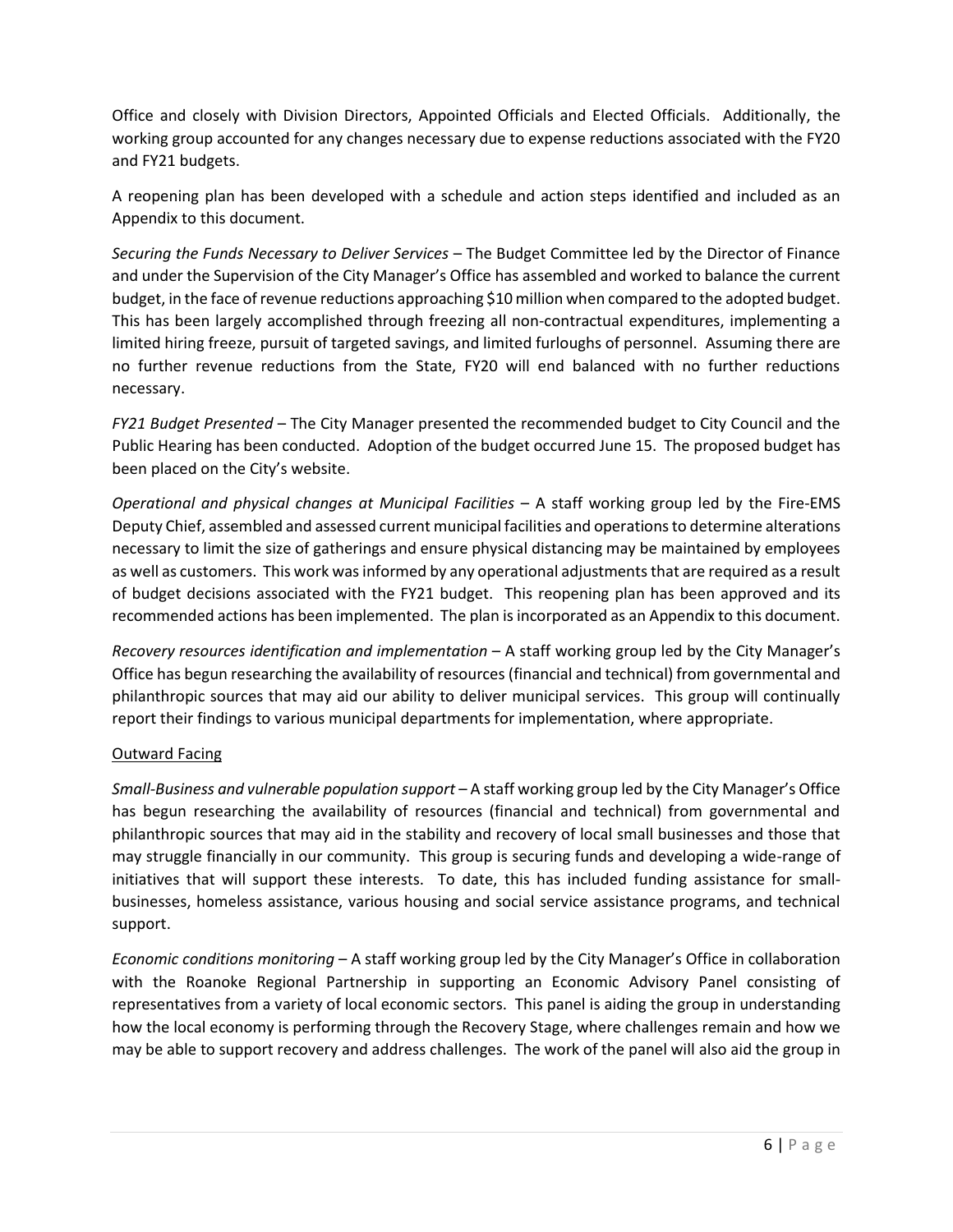keeping the City Manager's Office and the City Council apprised of key revenue trends that impact the FY21 budget implementation.

*Council Community assessment* – The City Council engaged in a direct assessment of community conditions. This assessment involved personal (virtual) conversations with business owners, non-profit leaders, faith leaders, and others to gain a more informed understanding of how those in our community are doing and what struggles they are facing. This assessment will assist the Council in tailoring its responses during the Recovery Stage. The Council reported its findings at its June 1 meeting. The notes from those meetings have been included as an Appendix to this document.

*Boards & Commissions* – Various Boards and Commissions have begun meeting in a combination of virtual and where practical and safe, in person.

*Communication & Engagement* – City staff will continue to manage and update the COVID-19 related web page for as long as appropriate. Further, a Recovery-oriented webpage has been developed and will be managed offering relevant information about the City's recovery efforts enabling residents and businesses to communicate and engage with the City.

Step 2 Recovery

#### Inward Facing

*Monitoring and reporting on FY21 Budget* – The City Manager's Office will at least monthly present key revenue performance indicators to the City Council related to the FY21 Budget. These indicators will be informed by the work of the Economic Conditions Work Group initiated in Step 1. This information will enable City Management and City Council to determine trends and offer an early-warning system that will enable more dynamic budget management, should additional expenditure controls become necessary.

*Service expansion* – Based upon continued guidance from the Governor, the CDC, VDH, and others, municipal facilities and programs will continue to reopen and offer additional programming.

#### Outward Facing

*Recovery Fund Task Force* – Chaired by the Mayor and Vice-Mayor with Council-selected representatives from a collection of interests, this Task Force will make recommendations about the use of a newly established Recovery Fund (this Fund will consist of at least \$1 million from municipal funds, CDBG-CV funds, State funds, philanthropic funds, etc.) to assist the community in its COVID-19 recovery efforts. This group will be informed by the work of the Council Community Assessment and the various Working Groups initiated in Step 1. The recommendations of the Task Force will be presented to Council for action. This Task Force was established and the Council appointed members at the June 15 meeting. The Task Force has been meeting and it is anticipated they will make their recommendations to Council at their July 20 meeting.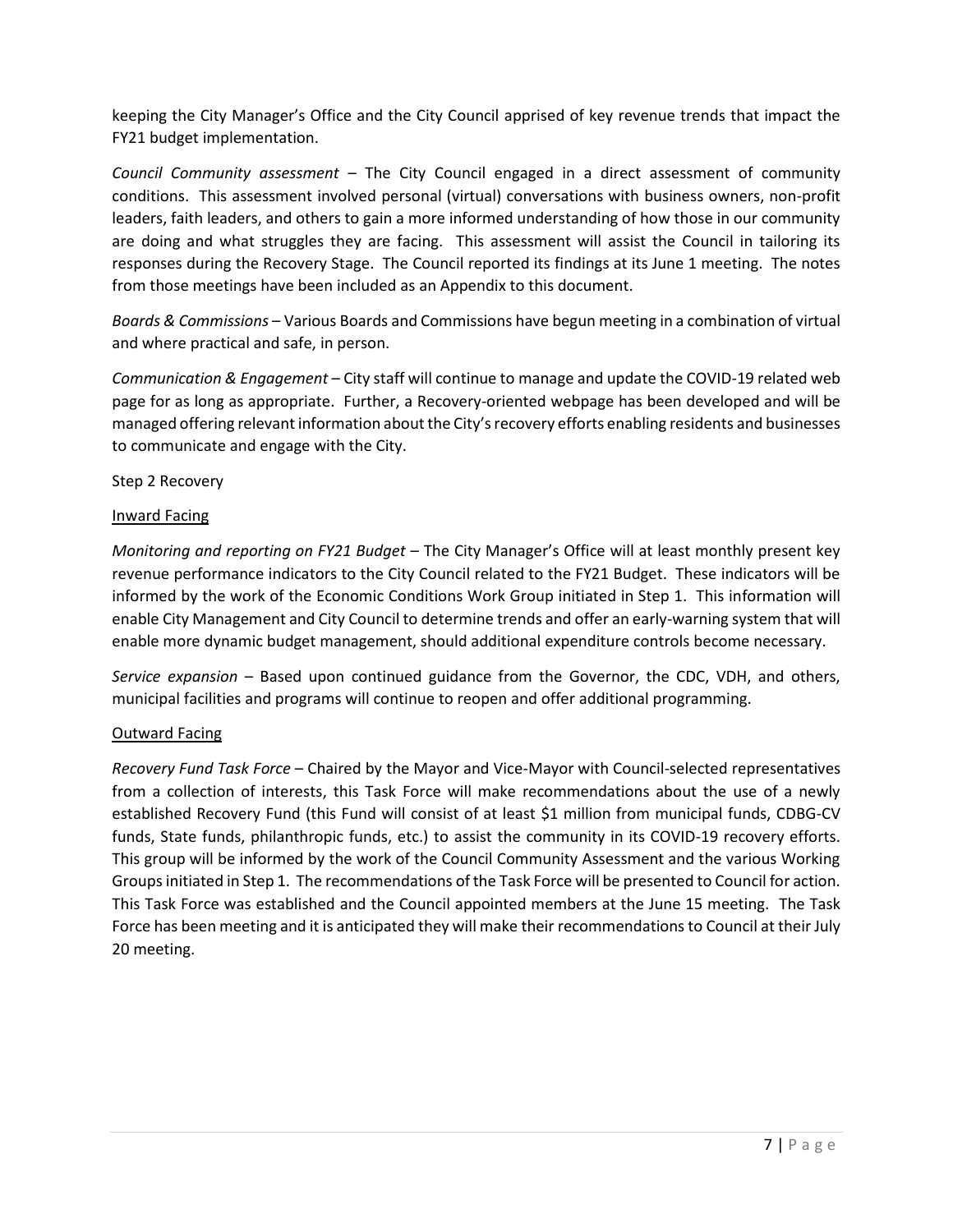#### **Resiliency**

The final stage in the City's efforts advances the community toward resiliency. How will we work to prevent or mitigate similar crises in the future? How will we prepare our community and municipal operations for shocks that might accompany similar crises? How can we continue to strengthen our most vulnerable citizens? How do we reclaim the trajectory we were on before the pandemic – one with a vibrant downtown, strong regional economy, growing reputation as a center of outdoor activities, eclectic local business offerings, etc.?

History unfortunately indicates that a resurgence of COVID-19 is likely and with it, a return of restrictions and enhanced physical separation, just experienced. One recent study, produced by the Center for Infectious Disease Research and Policy at the University of Minnesota (*COVID-19: The CIDRAP Viewpoint*) highlights that COVID-19 emulates influenza pandemics – four of which have occurred since 1900. This study further outlines three potential scenarios for the future of the pandemic over the next few months to two years. These scenarios range from an on-going pattern of transmissions and cases with no discernible peaks to one that portrays a significant peak in the fall or winter of 2020. Perhaps most significant is the study's statement that even with the presence of medical treatments and a vaccine, it is highly probable that some type of response to COVID-19 will be necessary for the next 18 to 24 months.

This simply highlights the need to prepare for and manage any future outbreaks in our community. Much of what is necessary rests at the State and Federal level and involves our local health care system but it will be necessary for us to support locally any identified public health guidance or requirements – such as enhanced physical distancing, general testing, temporary closures, etc.

Key to building our public health resiliency will be a thorough debriefing of our most recent response – what worked and what didn't? What gaps were noted and how can they be avoided in the future? These efforts will be undertaken by the City's Emergency Management personnel and provided to City Management and City Council. Additionally, in response to the virus, we have radically altered the way we provide municipal services through the use of teleworking, digital access to services, etc. Each of these have the potential of reducing future risks associated with pandemics and may be worthy of retaining as we move beyond the current crisis.

The City guides its actions via a Strategic Plan with strategic priorities accompanied by an Organizational Plan designed to make progress on these priorities. Many of these priorities and their associated initiatives and actions were borne out of the Great Recession and intended to make the community more resilient to economic downturns. These efforts were bearing fruit and it is essential to determine how best to regain our footing and continue progress on these. Our efforts at supporting a vibrant downtown, a new economy built upon health care, bio-medical research, higher education, advanced manufacturing, hospitality and tourism and outdoor recreation must continue. Likewise our efforts at strengthening each of our neighborhoods, business districts and corridors. Progress must continue addressing inequities and poverty – disparities in health outcomes are more important now than even before. Protection and enhancement of our local environment and continued progress toward sustainability must not become a casualty of the virus or the economic crisis. Conversations about how to "reclaim" these efforts should begin as soon as practical and should increase as the community moves through the Recovery Stage, drawing upon our deep network of partners.